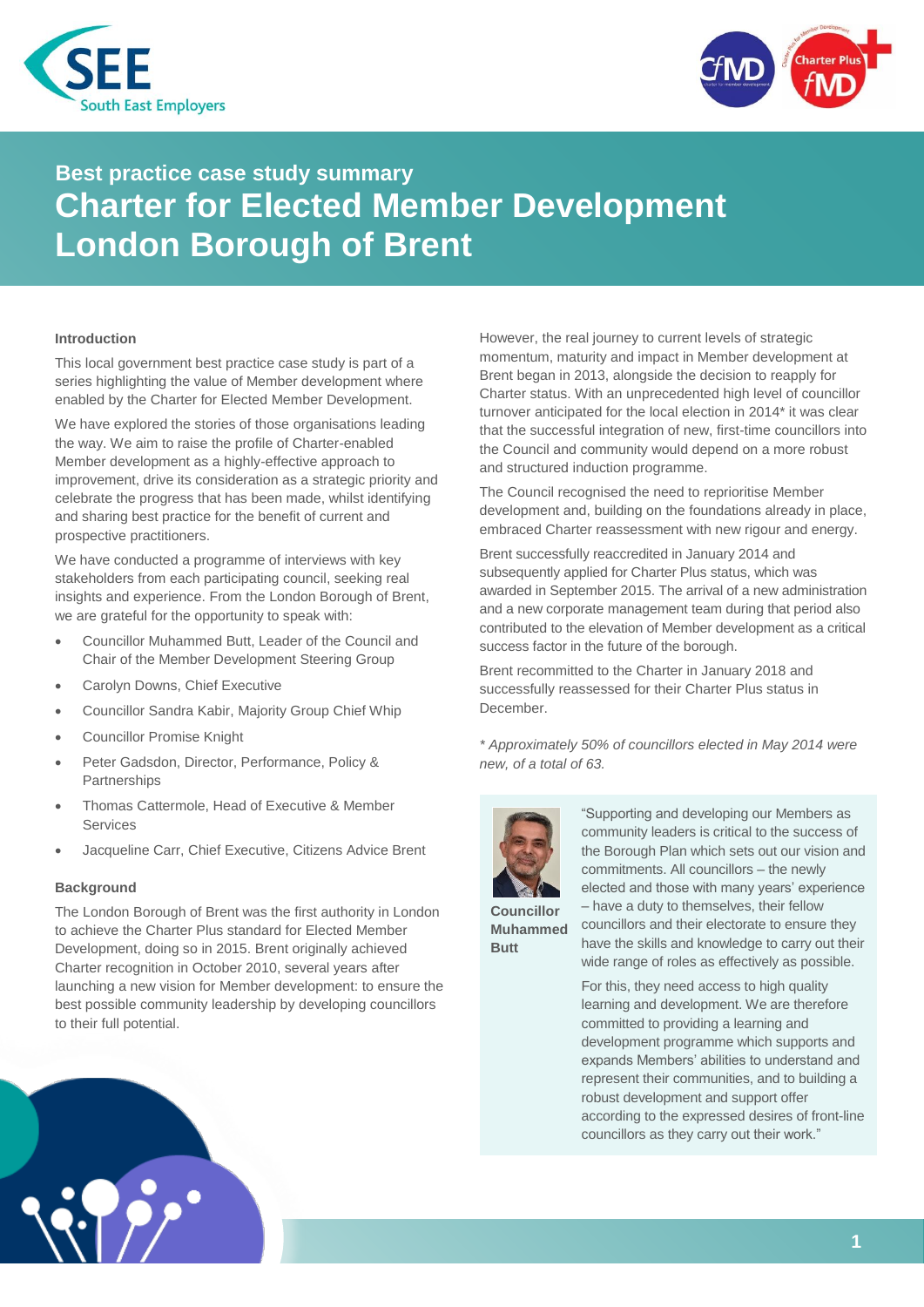

"If councillors don't know, how can they deliver for their residents? It doesn't make for a good council. We needed a different way of doing it, with a more formal and focused structure.

**Councillor Muhammed Butt**

development has greater substance, credibility and prestige in the eyes of our councillors.

Through the Charter lens our Member

For democracy to work, you have to support those individuals who represent it…The electorate need to have faith in the system and the people who take on the mantle of community leadership.

We are moving towards better diversity and making a significant investment in future leadership…It helps them to grow as individuals, ready to take the next step, and it helps us to develop the leaders we need for tomorrow.

Our councillors are in a much better place: more capable, engaged and involved in our decision making.

Engaging with external training partners and other councils has taken our Member development to the next level…We can enrich our thinking and build solutions that are not just fit for purpose but fit for the future."



"Creating a strong foundation of healthy behaviour became our priority…giving everyone the chance to be part of the solution by driving it through development.

**Carolyn Downs**

Helping individuals develop the skills and confidence they need to push and challenge appropriately and constructively is a critical factor in sustainable progress.

One of the biggest impacts and positive outcomes for councillors is how well the programme sets them up to serve their communities.

They must have confidence in their own judgement, and for that they need our support and investment.

The investment in development has ameliorated the state of relationships considerably...Trust and collaborative behaviour are now the norm.

We're always talking about what we can do next: about what new development mechanisms we can implement.

Our approach to development needs analysis has paid impressive dividends."

## **Key drivers for Charter-enabled Member development**

- 1. As part of a broader programme of cultural reform.
- 2. Anticipation of the need to effectively and efficiently provide induction for an unprecedented high volume of entirely new councillors.
- 3. Ambition to make the councillor role more attractive, accessible and achievable in order to promote higher levels of diversity.

## **Specific value of Charter as a framework for implementation and improvement**

- 1. Represents an externally recognised and visible standard to engage, align and focus the organisation and key stakeholders.
- 2. Provides a nationally proven and prestigious 'excellence' path to follow.



"I'm sure many talented people have lost interest or progressed more slowly because of a lack of quality induction.

**Councillor Sandra Kabir**

Charter focused us all on striving to reach a highly regarded standard that reflects the level of our commitment…It provides tried and tested guidance and structure, helping us formulate a solid and deliverable plan of action.

Our new councillors have a great advantage over their predecessors in the structured development programme at their disposal.

We need to be able to respond with the right information, we need to know our wards inside out and we need to be more prominent and involved in the community.

Our development programme is encouraging richer diversity at every level of our councillor population.

For an individual wanting to promote their political career, our development offer is invaluable.

Our training prepares us to make difficult decisions because it helps us understand the total context in all its complexity.

Commitment increases, professionalism increases, things get done – and that can only be beneficial to us and our residents.

Staying up to date is fundamental now…The solution is continuous learning – as with any profession."

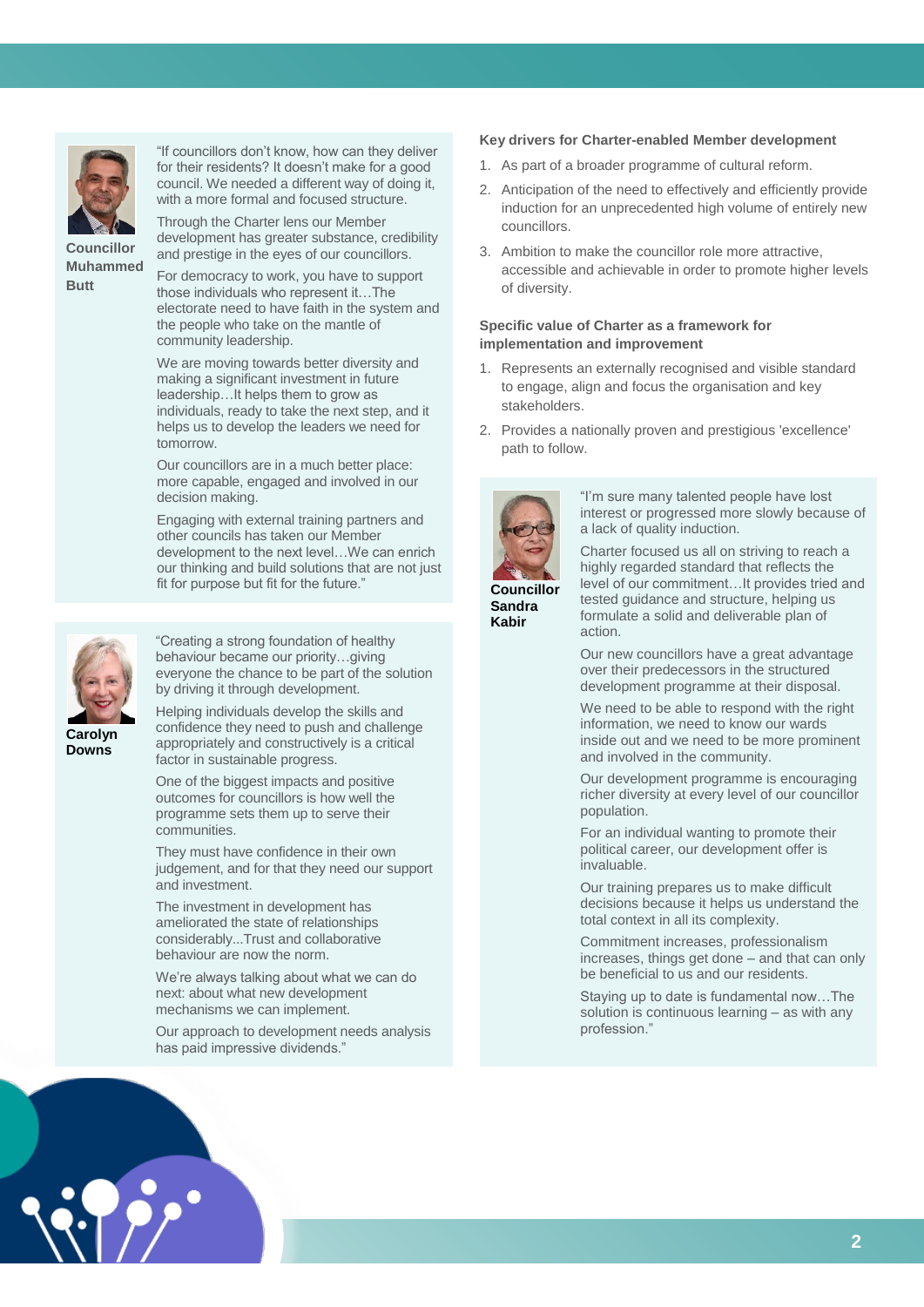

"The induction training was intense but invaluable and incredibly rewarding. It's provided a strong understanding of our role, helped us navigate all the systems and processes, and enabled us to hit the ground running. I don't see how new councillors could function without it.

**Promise Knight**

It has all felt very supportive and welcoming – focused on our needs, rather than the Council's.

The training is proving to be an important catalyst for many of us: equipping and encouraging us to reflect, plan and develop a broader strategic vision for our wards."



"Our Charter accreditation raises the visibility of our commitment…legitimises our approach and gives us a strong narrative for engaging councillors.

Charter has inspired us to raise the standard of our learning and development offer and interventions.

The framework has enabled us to engage in structured thinking and discussion about Member development.

We can help them to better understand and fulfil the 'why' of their purpose.

Each year our chairs are more confident in their roles.

It's critical to the effective operation of the Council…that we all understand the rules, the reasons and the ways of working.

This approach helps everyone to understand motivations, perspectives and behaviour, which helps to build the team.

We're developing good, confident councillors who are active on the London political scene and promoting Brent."



#### **Benefits for councillors**

- Enables new councillors to hit the ground running whilst accelerating their integration into the Council.
- Equips councillors with the skills, knowledge and confidence to engage and serve communities more effectively.
- Empowers councillors and councillor diversity and supports councillor career development.

#### **Benefits for councils**

- Enables councillors to add greater strategic value and contribute to enhancing Council performance.
- Contributes to cultural reform by helping to improve behavioural standards and working relationships.
- Fosters a more sophisticated and strategic Member development capability: enabling innovation, expanding horizons and encouraging higher ambitions

#### **Benefits for communities**

- Communities and the challenges affecting them are more effectively understood, represented and provided for.
- Feedback and enquiries from residents are addressed and actioned more effectively and efficiently.

## **Member development at the London Borough of Brent today**

Member development at Brent is managed by a cross-party Member Development Steering Group, comprising the Leader of the Council (also Chair of the Steering Group), the Majority Party Chief Whip and a Member of the Opposition Group. The Steering Group is supported by the Chief Executive of the Council and the Head of Executive & Member Services.

*Continued on next page.*

**Peter Gadsdon**

**43**